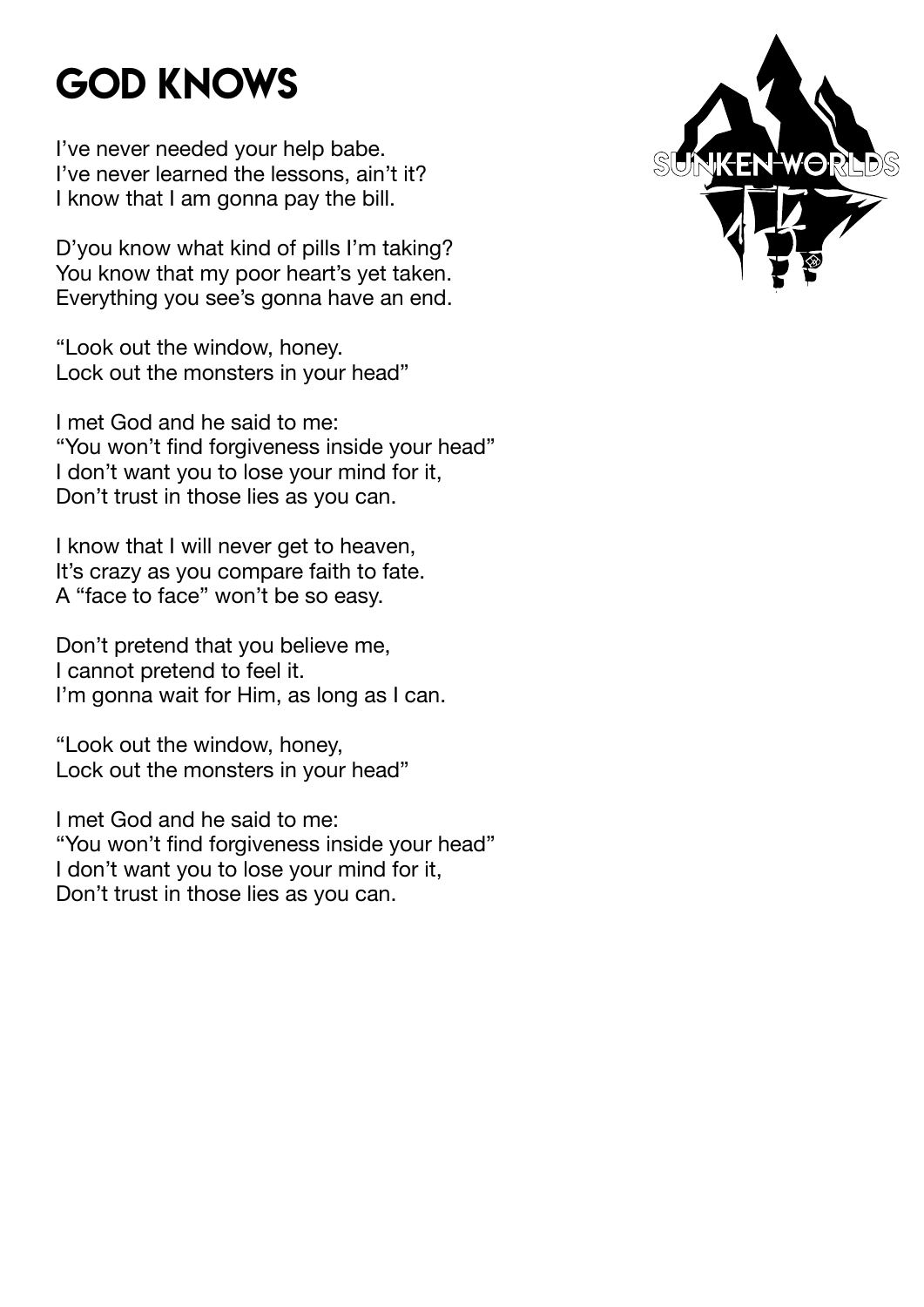#### **SEPARATED**

Everyday I look at you in the mirror, Everyday I try to draw a perfect line. Everyday I try to change a little, Everyday I wonder why this life is mine.

If you run away I'll try to survive.

I know it's what you needed, I know it's what you wanted. I know that we can't be separated. Separated again.

Everyday I try to be a hero, Everyday I try to fly across the sky. Everyday I try to shine a little, Everyday I wonder why this life is mine.

If you run away I'll try to survive.

I know it's what you needed, I know it's what you wanted. I know that we can't be separated. I know it's what you needed, I know it's what you wanted. I know that we can't be separated. Separated again.

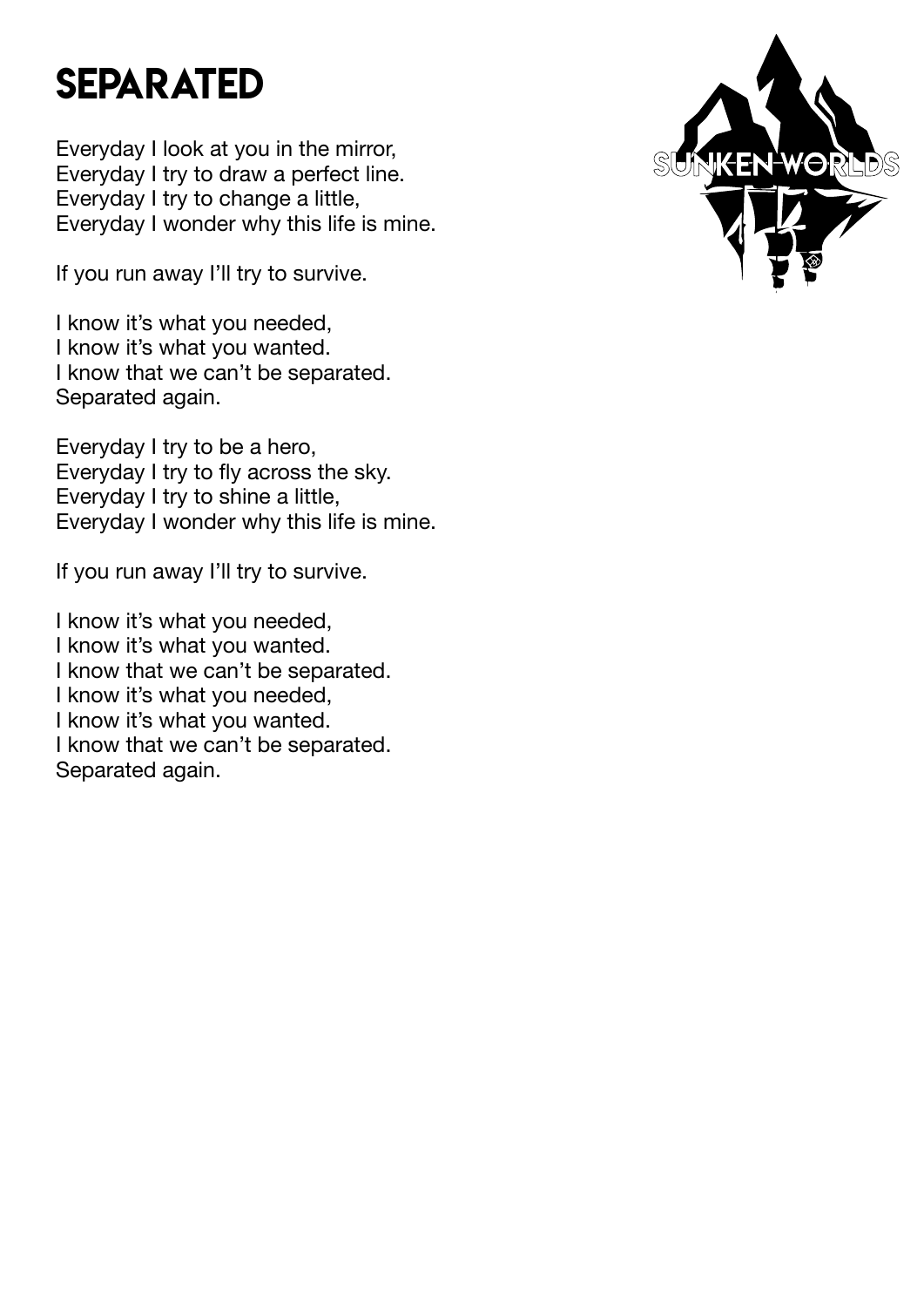## **EASY**

Another day's arrived and I'm faking lots of smiles. And you know, I'm full of your shit.

Always bittersweet memories, does it seem right to you?, tell me, bitch.

I'm trying to telling you why, we're not the same.



If you calm down and shut up your fuckin' mouth, You could hear what's around you. Have you ever thought that the most important song is the noise around you? If you try to listen, it's inside of you.

Easy come easy go, it's life. We had fun baby, stay tonight. Easy come easy go, it's life. We had fun baby, please stay tonight.

A whole life wouldn't be enough to erase those beautiful days. I cannot believe that you aren't strong enough to stop and change. I'm trying to telling you why we were the same.

You're living your life like you were someone else. But who are you now? Try to be yourself instead of someone else and you'll know how to swing! I'm trying to telling you why we're not the same.

Easy come easy go, it's life. We had fun baby, stay tonight. Easy come easy, it's life. We had fun baby, please stay tonight.

As you can see now, if you try to turn around, you are not trying anymore. Don't give up and listen to me baby 'cause I've been here before. if you close your eyes, you'll see it right.

I will give you nothing, Nothing, I'won't no!

Easy come easy go, it's life. We had fun baby, stay tonight. Easy come easy, it's life. We had fun baby, please stay tonight.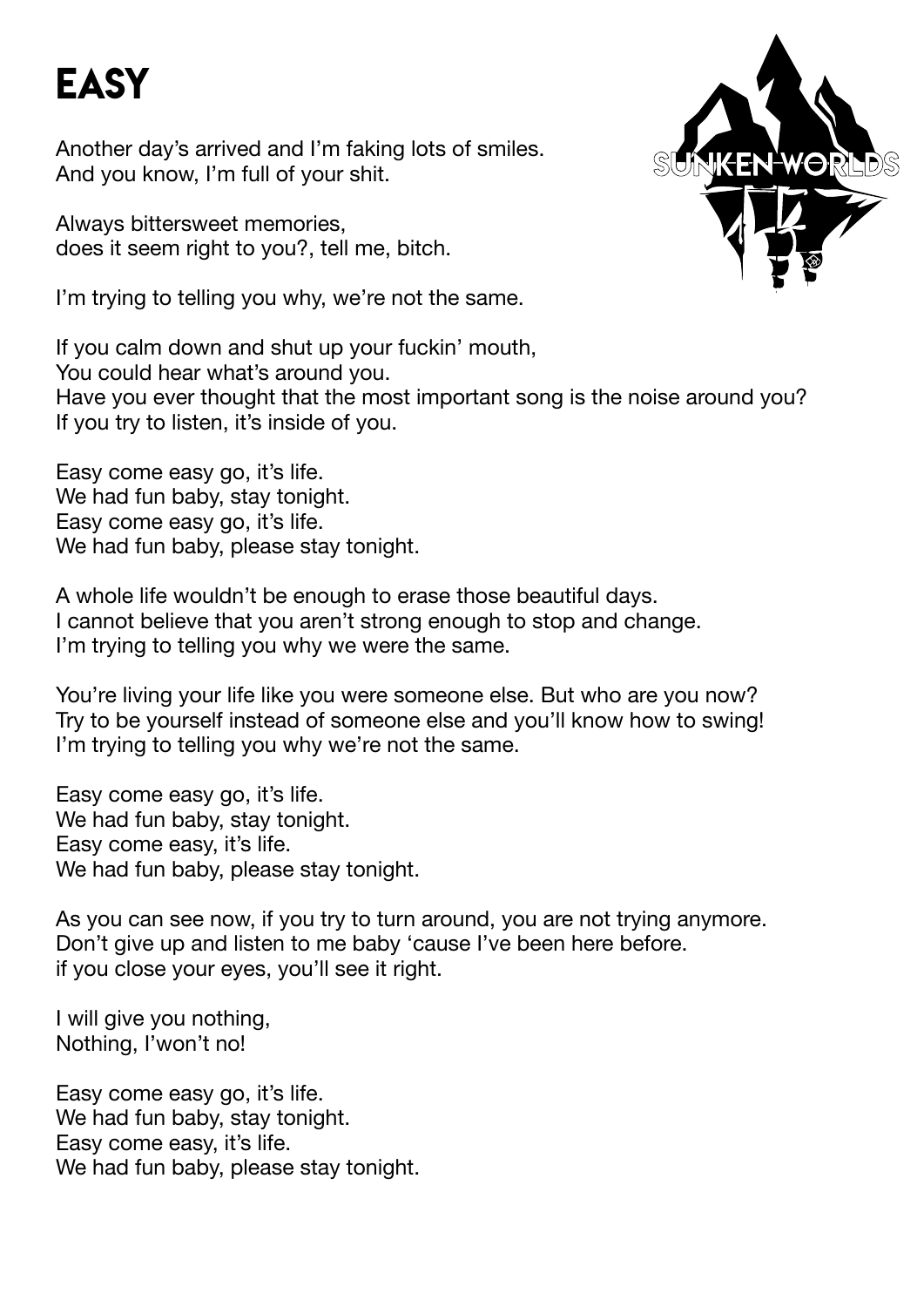## Back Home

The road is calling my name and I'm hitting that babe, The sun is behind my bike and I'm coming to you. I can't wait to see tomorrow 'cause we'll be ready, Six dollars is all I got for me and you. There's nothing new.



Yeah baby, I'm hitting the road.

As I'm gone, I will be back to you and soon, I will do the things that you just wanted me to do. As we were, we are gonna be together in our bedroom: Sex, tobacco, and some good wine for you.

I'm hitting the road

I got my nine in my pocket and nobody can try to stop me And I'm looking to the motherfuckin' sunrise, This is the way that I could wanna die, I'm not afraid to die if I got you by my side.

You know what I mean when I say that you're mine, like a soldier has his mine. I'd die for you, I'd die for you, again, again, again.

As I'm gone, I will be back to you and soon, I will do the things that you just wanted me to do. As we were, we are gonna be together in our bedroom: Sex, tobacco, and some good wine for you.

I'm hitting the road, I'm hitting the road babe, I'm hitting the road and no one can take what is mine. I'm hitting the road, I'm hitting the road babe, I'm hitting the road and no one can take what is mine.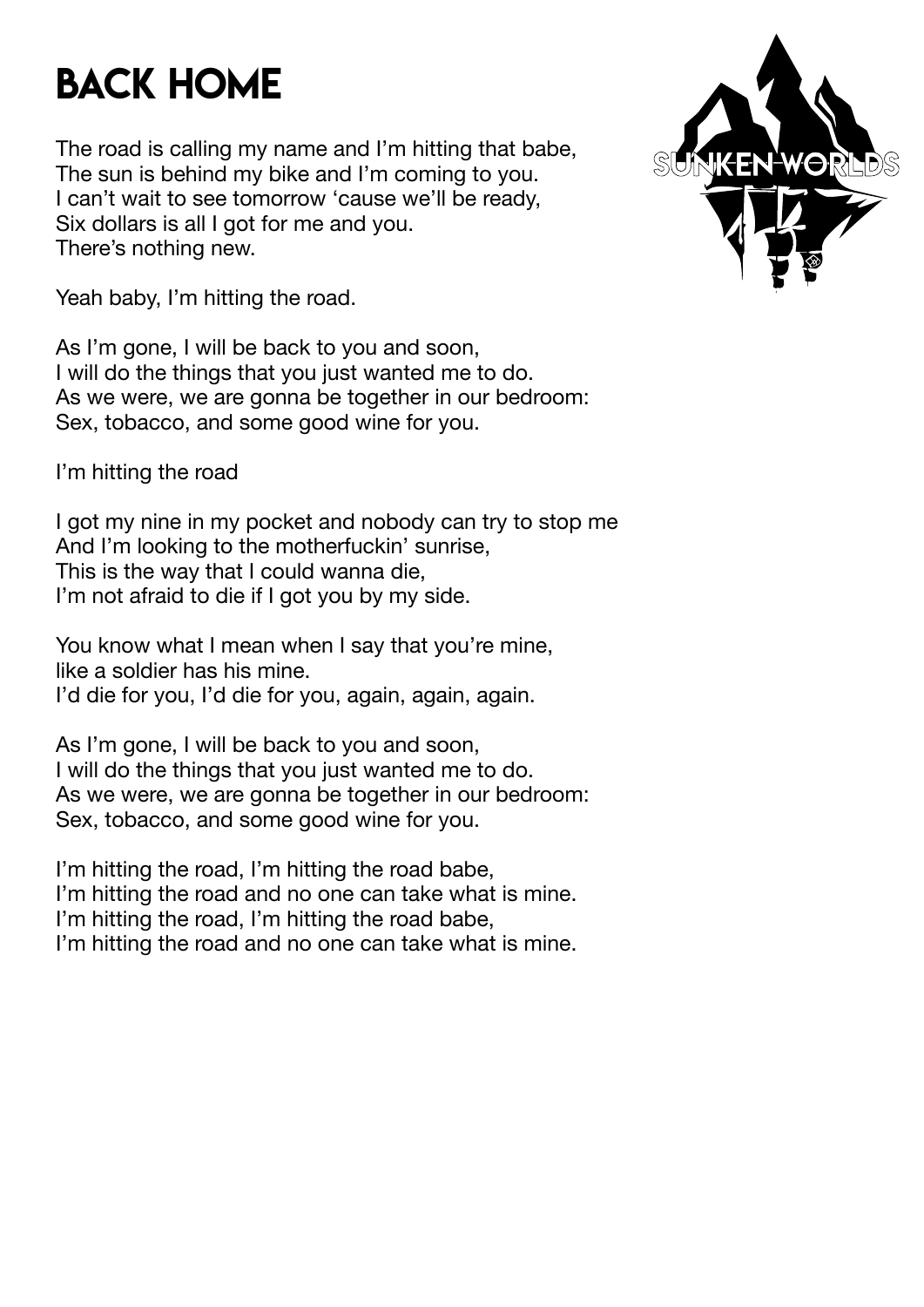### Half-Blood Son

Is it worth it? Is it worth it? I should know that everything disappears in the end. Is it worth it? Is worth it? I should know that my time here is not enough.

Oh, hold your breath.

Is this real life? I know it's not mine! This is the last time, my tears are dry. I know, I know, I know, I know that I am a half-blood son.

Is it worth it? Is it worth it? I won't stop running 'till the horizon seems so near that I can see it. Is it worth it? Is it worth it? My bike is yet so hot and the road is bleeding oil.

Oh, half-blood son.

Is this real life? I know it's not mine! This is the last time, my tears are dry. I know, I know, I know, I know that I am a half-blood son.

What I went through? This is the last time, my tears are dry. What I went through?

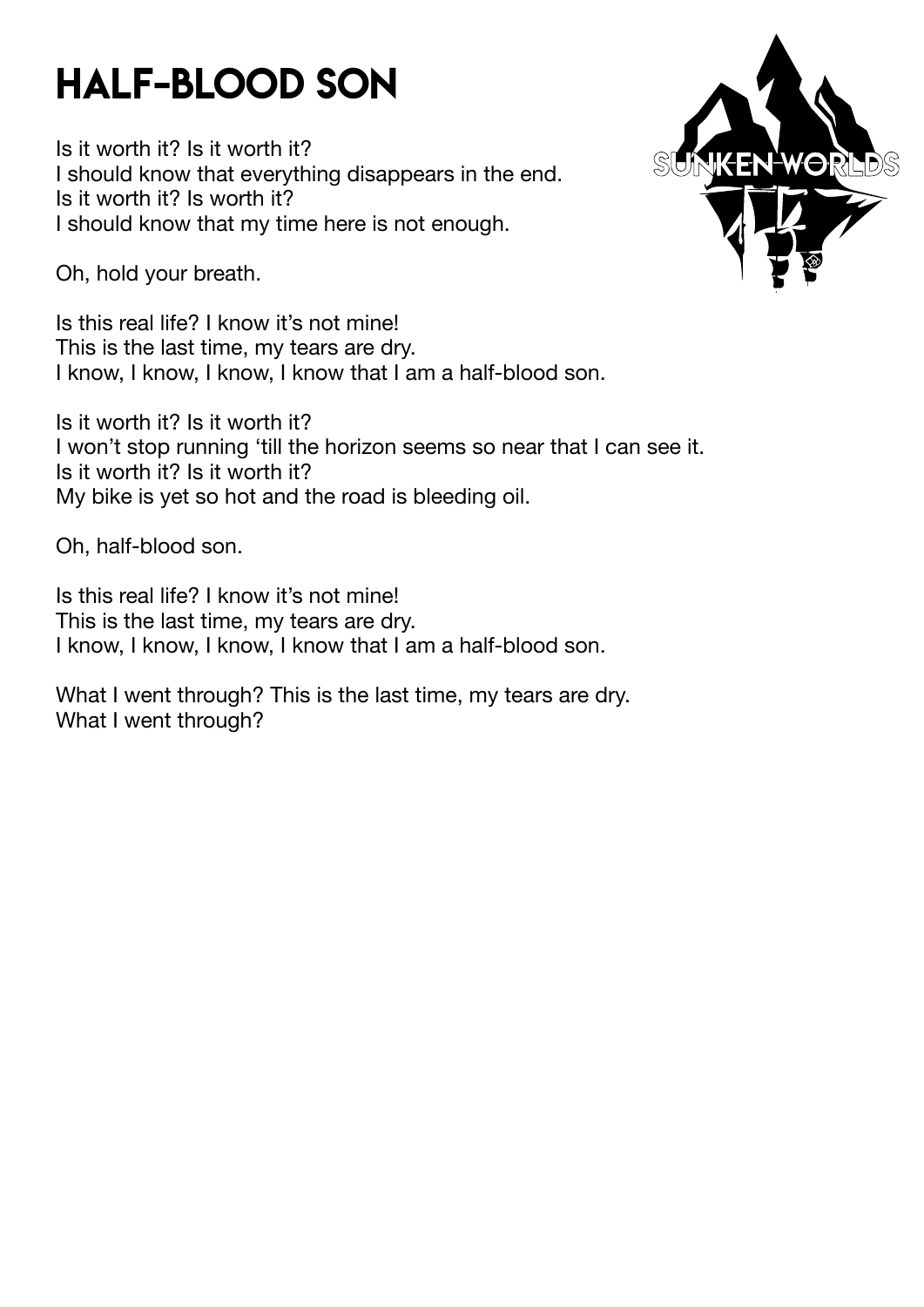# Have a great flight

Every "why" passed away now, It's time to take a little break. It's time to give up.

Everywhere you are now, It's time to take a little breath. It's time to wake up.

Have a great flight, I cannot be there with you. Have a great flight, I'm going to see you again.

Every night I look to the stars, They shine the way that you did. They're bright into the sky.

Every time I'll fall to the floor, I know you will laugh at me. You're bright in my mind.

Have a great flight, I cannot be there with you. Have a great flight, I'm going to see you again.

I'll miss you here, I'll need you near.

I will reach the stars, I will brake the bounds. I'ain't gonna quit, I will find a way to resolve our problems.

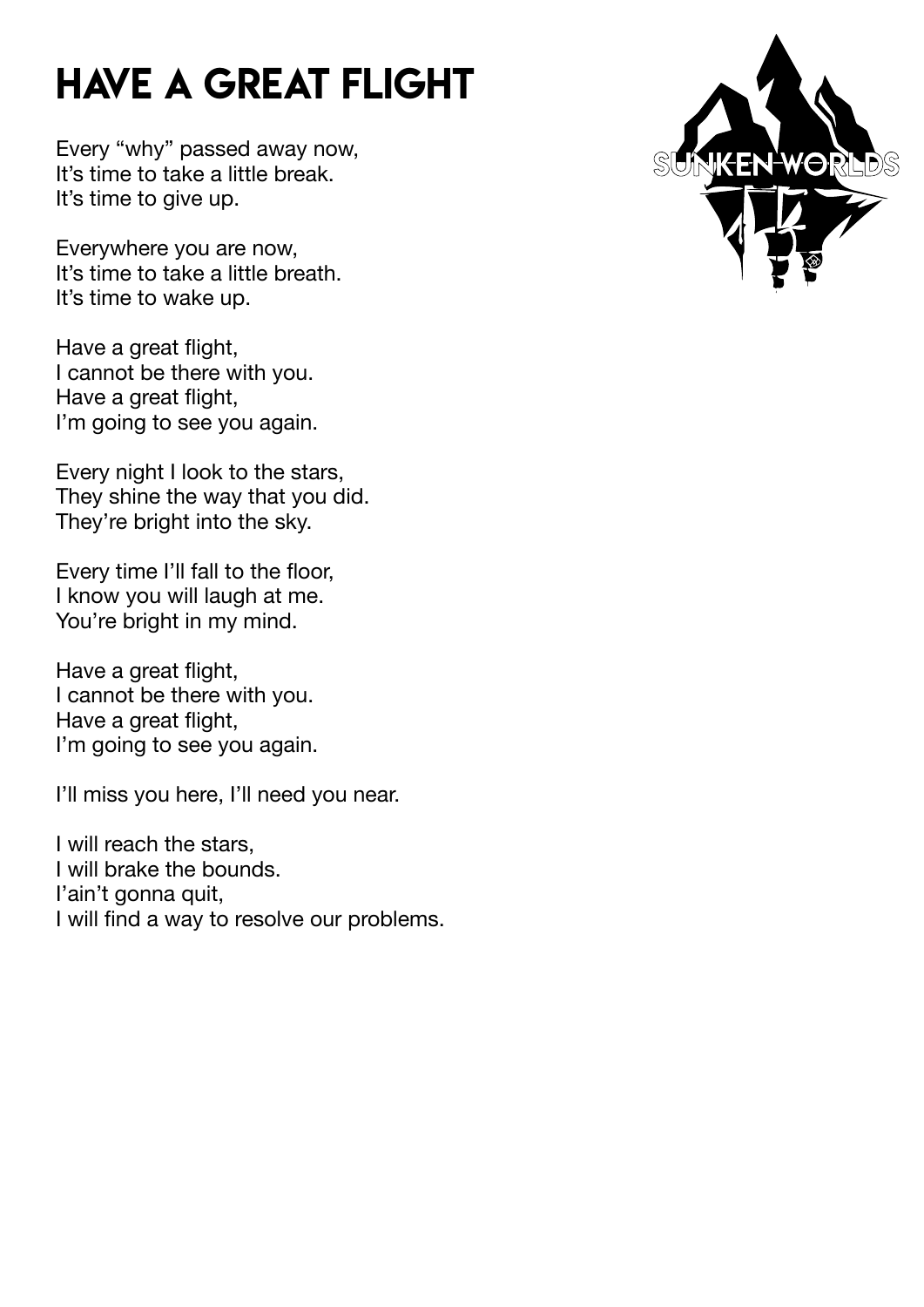### **BEHIND**

I know that we had some troubles, But I know that I'll keep holding your hand. You know that I always left myself aside for you, But you know that I'll keep missing you.

Please don't hate me, please don't hate me anymore.

I won't try to make it easy, I won't try to keep you here. I won't try to make it easy, I won't try to keep you here. We know it's time to go, this time.

I know that you're gone and I'm going crazy, But I know, you're going to find your way. You know that I'll never find my place into this world, But you know that I'll keep moving on.

Please don't hate me, please don't hate me.

I won't try to make it easy, I won't try to keep you here. I won't try to make it easy, I won't try to keep you here.

I won't try to make it easy, I won't try to keep you here. I won't try to make it easy, I won't try to keep you here. We know it's time to go, this time

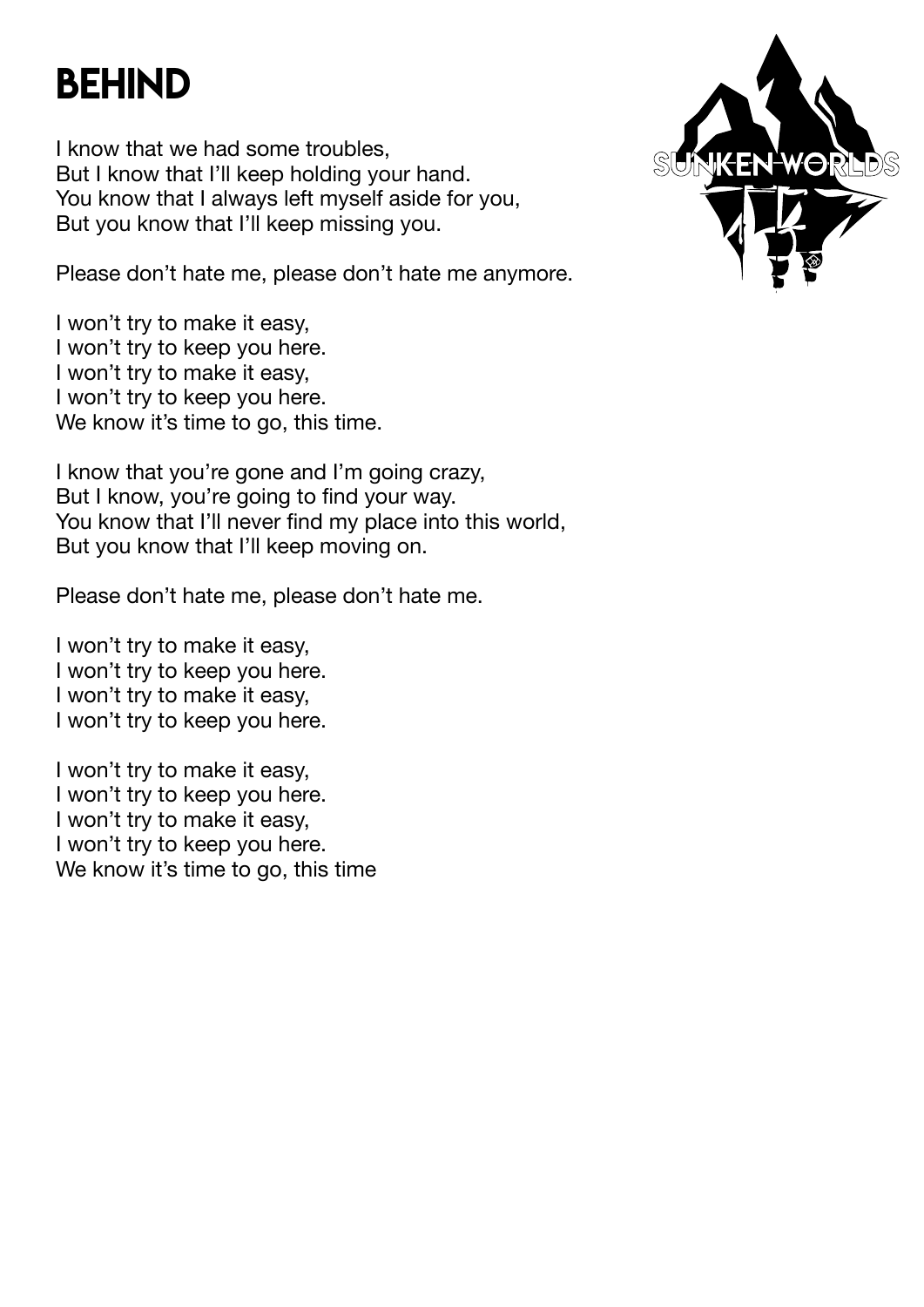## **ROVERS**

We're on the highway, desert and valley, We see the lighting sign. I pull the brake, I lost the way, I drift on the dirt and say:

"I need a hour, let's have a break, you're gonna be my alibi."

I cannot hold it, let's get naked, I wanna rest my head. I'm gonna hold ya, I will have ya, you're gonna be my slave.

"I need a hour, let's have a break, you're gonna be my alibi." "I need a hour, let's have a break, you're gonna be my alibi."

I want to break free, please don't blame it on me, I'm not what you think and I can't do anything for you. I want to break free, please don't blame it on me, I'm not what you think.

"I need a hour, let's have a break, you're gonna be my alibi." "I need a hour, let's have a break, you're gonna be my alibi."

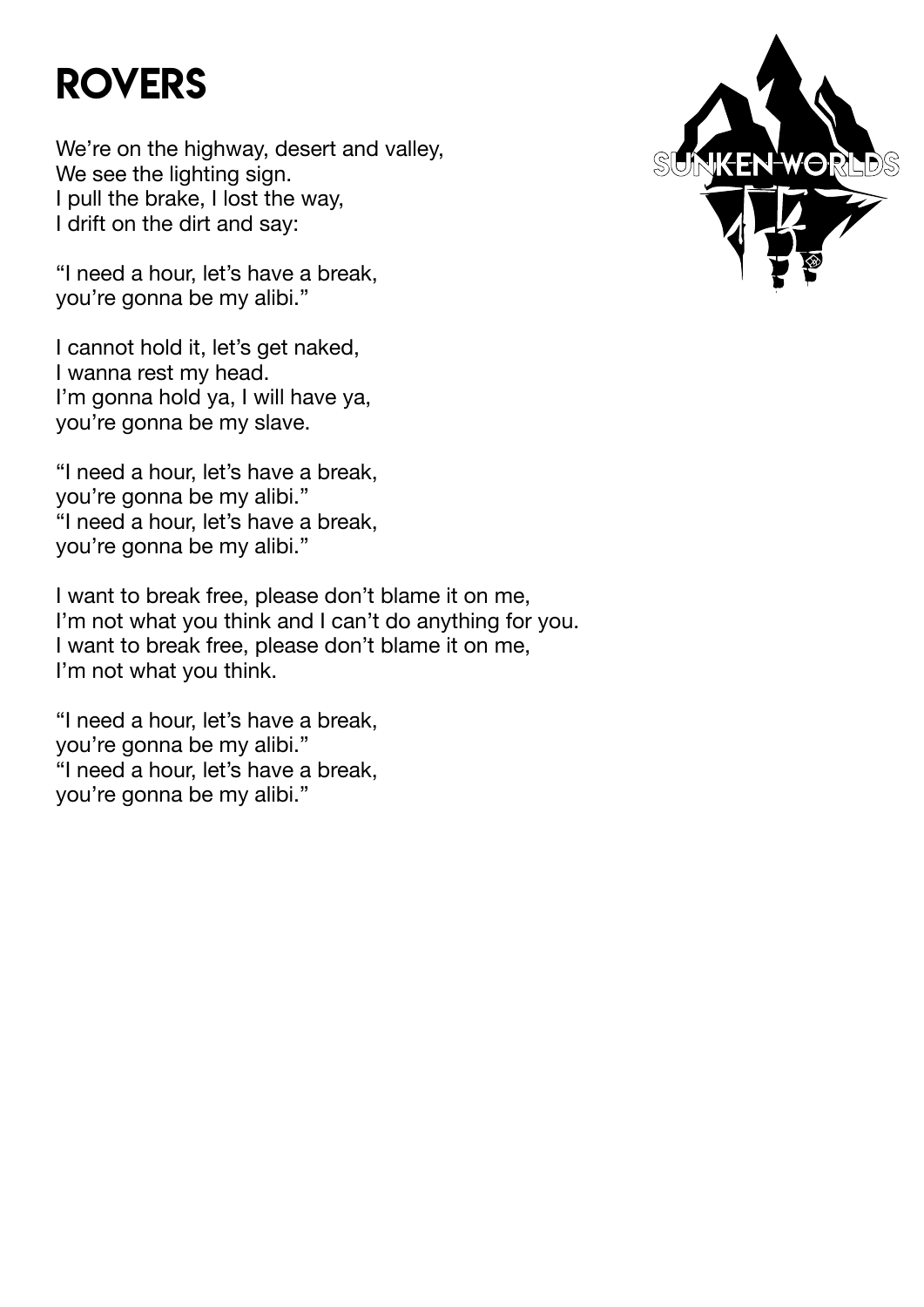# THE JOURNEY

I'm getting to a distant light, And no one can stop my ride.

I'm driving in this crazy night, I'm leaving the world behind.

I'm sorry but it's not for everybody, You're really good to judge but then you're running out of time.

You know, this is a ride. We're gonna make it right. We have to take a flight. To paradise.

This city is a good place to start, Having fun in Huntington beach. I finished all my dollars so I'll go to Las Vegas.

I told you that it's not for everybody, being good at talking is another story. You're running out of time.

You know, this is a ride. We're gonna make it right. We have to take a flight. To paradise.

'cause a hundred million times they told me "no". But boy if you have a dream don't let it go! I have seen so many fail but trying, It's all about play your cards right.

The journey is just began, The journey is just began. Take my hand and come with us, leave your memories. Take my hand and come with us, You won't need'em 'cause:

You know, this is a ride. We're gonna make it right. We have to take a flight. To paradise.

'cause a hundred million times they told me "no". But boy if you have a dream don't let it go! I have seen so many fail but trying, It's all about play your cards right.

For every single time they told you "no". For every single dream you're letting go. Don't stop in front of fails, you have to get to paradise.